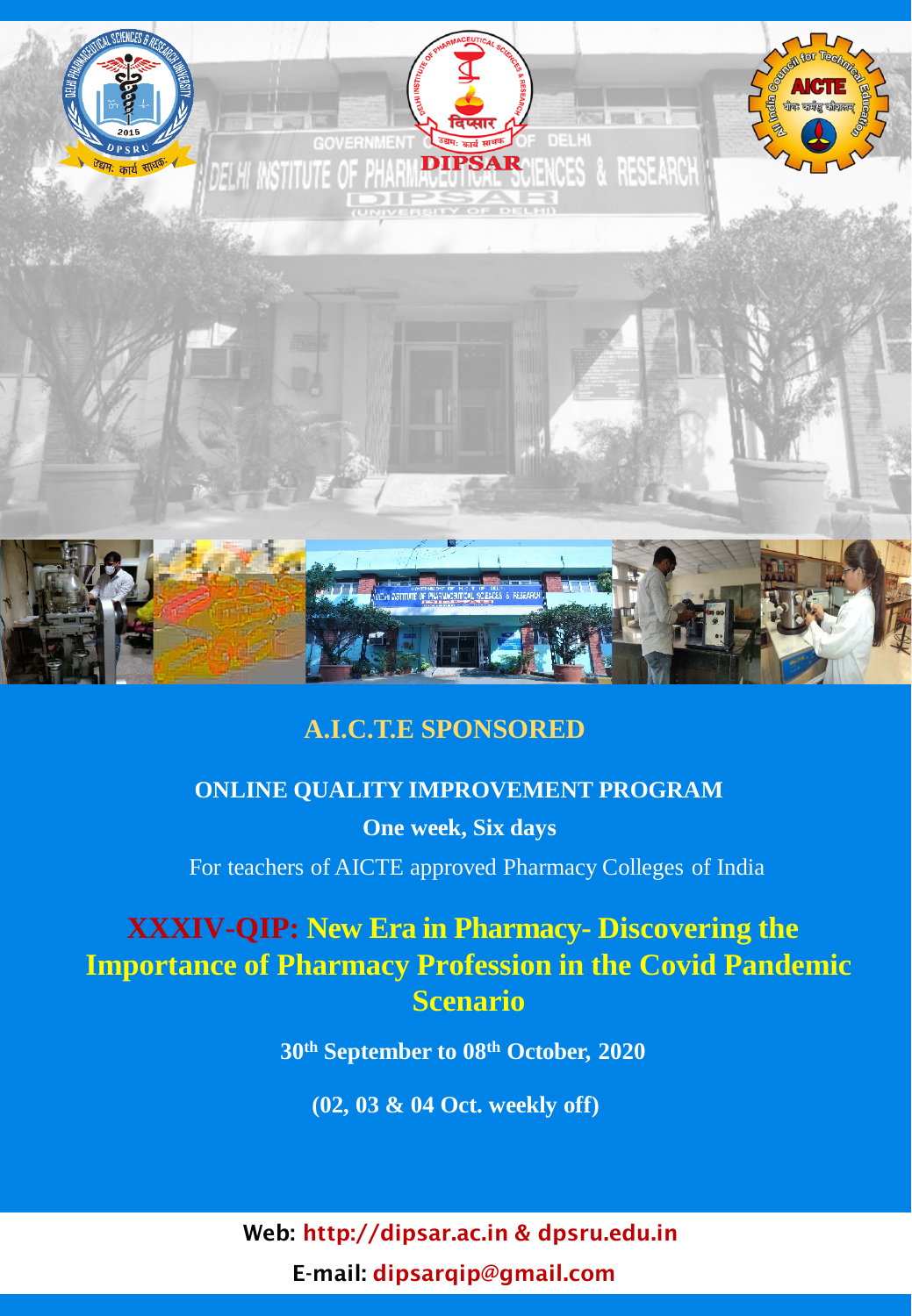#### ABOUT DIPSAR:

Delhi Institute of Pharmaceutical Sciences and Research (DIPSAR), is constituent college of the first Pharmacy University of India, Delhi Pharmaceutical Sciences and Research University (DPSRU). DIPSAR is a State of the Art Pharmacy Institute with legacy of more than 55 years since 1964. The NIRF ranking of DIPSAR is 25 for academic year 2019-20. This premier Institute is preserving its heritage of high standards in teaching and research, producing top class pharmaceutical scientists & pharmacists.



### FROM THE DESK OF VICE CHANCELLOR



#### Welcome for the Feast of Pharmaceutical Sciences

DPSRU, the first Pharmacy University of India and third in the world takes pride to have XXXIV QIP program at the Nodal Center of Quality Improvement Program of All India Council of Technical Education being organized by the premier institute of the country popularly known as DIPSAR. This is the only place where over such 30 programs have been conducted without any break in over last 15 years. Utmost care is taken in selection of speakers.

My compliments to the organizing team. I am sure the faculty participants from various parts of country will be greatly benefited.

> **Prof. Ramesh K. Goyal** Vice Chancellor, DPSRU, New Delhi

#### FROM THE DESK OF DIRECTOR



#### Dear Delegates/Fellow Professionals

It is my privilege to welcome fellow pharmacy teachers of AICTE approved Pharmacy Colleges for AICTE sponsored, one week online quality improvement program at DIPSAR, a premier Pharmaceutical Education and Research Institution. The Institute is known for its high academic standards in teaching and research in various facets of Pharmaceutical Education.

The alumni of the Institute are working as top class pharmaceutical professionals contributing significantly towards the development of Indian pharmaceutical industry and health care system of the country. The students have the opportunity to work in specialized laboratories of each department which boast of highly sophisticated instruments for post graduate and Ph.D studies in addition to the basic facilities for practical training of undergraduate students. The institute has well established research laboratories in the areas of Ocular Pharmacology, Indian system of Medicine, Phytochemistry, Synthetic Medicinal Chemistry, Novel Drug Delivery Systems, Drug Design & Development etc. The institute has a rich library facility. We have impressive placement history. I take this opportunity to invite the faculty members from all over the country to enhance their knowledge and skills.

**Prof. D.P. Pathak**  Director, DIPSAR Principal QIP Coordinator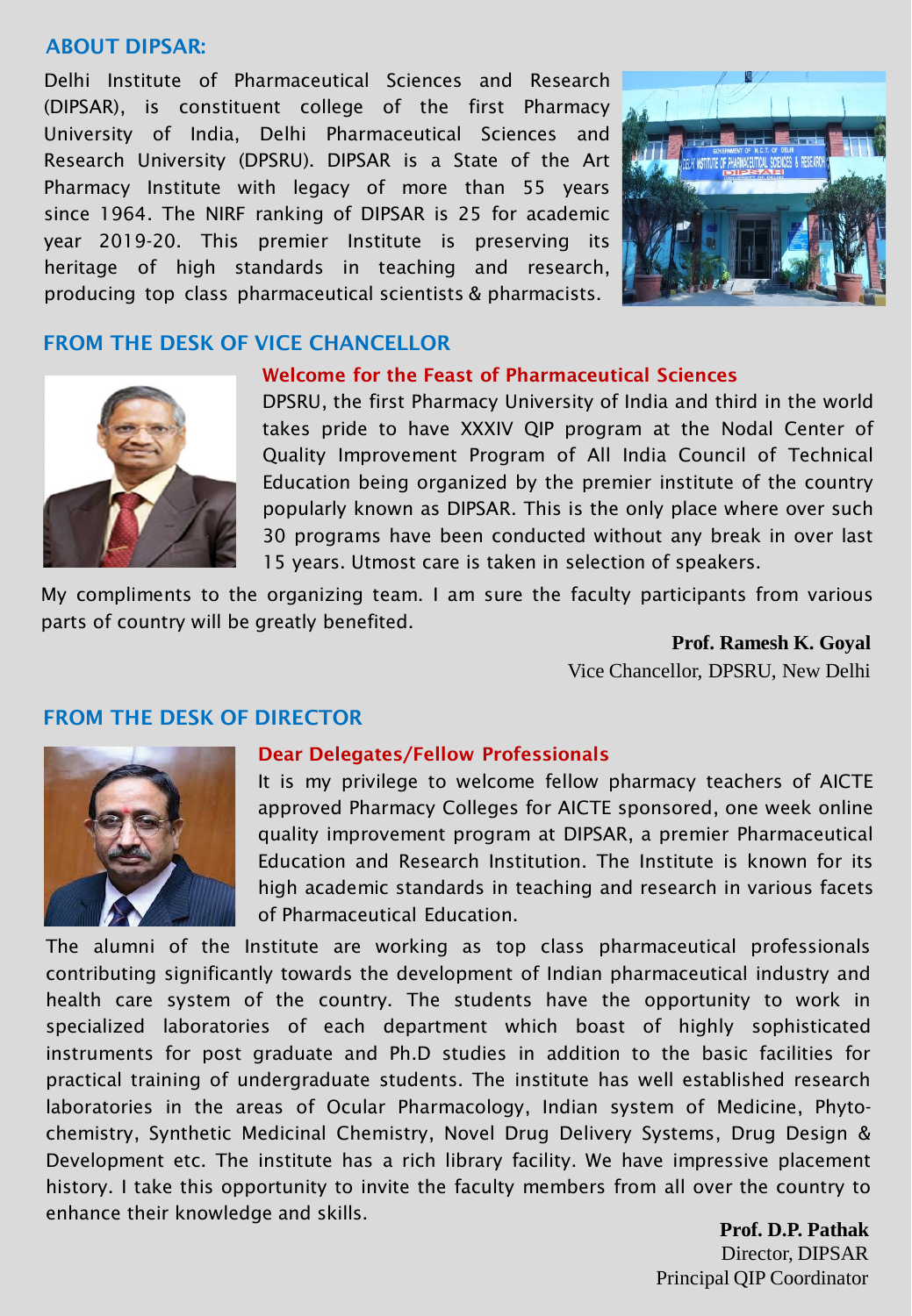#### ABOUT THE PROGRAM

The aim of the program is to provide insight to the fellow pharmacy teachers about the recent developments in various facets of the healthcare profession, The topics planned for QIP are - Entrepreneurship, Managerial skills, Pedagogy, soft skills, separation techniques, Interpretation of analytical data, Bio-statistics, IPR, DRA, Health Economics, Pharmacovigilance, Scientific/Medical writing etc. Thus the program would benefit each participant in a unique way.



#### INSTRUCTIONS FOR REGISTRATION

- Regular faculty of AICTE approved pharmacy colleges of India are eligible to apply.
- \* The applications should be forwarded by the Principal/ HOD/ Director of the respective institution.
- \* After downloading the application from [www.dpsru.edu.in](http://www.dpsru.edu.in/) or [www.dipsar.ac.in,](http://www.dipsar.ac.in/) the scanned copy of duly filled registration form should be sent via e-mail to [dipsarqip@gmail.com.](mailto:dipsarqip@gmail.com)
- $\cdot$  Number of participants for the course shall be thirty on first cum first serve basis.
- $\div$  Certificates would be sent as a soft copy after checking attendance.
- $\div$  Time schedule: 10:00 am to 1:00 pm and 2:00 pm to 5:00 pm.

#### ORGANIZING COMMITTEE

| <b>QIP Patron</b>                |                | Prof. R. K. Goyal                     |                     |
|----------------------------------|----------------|---------------------------------------|---------------------|
| <b>QIP Principal Coordinator</b> | $\mathbb{R}^2$ | Prof. D.P. Pathak                     |                     |
| <b>QIP Cell Coordinator</b>      |                | Dr. S. Latha                          |                     |
| <b>XXXIV QIP Committee</b>       | ÷              | Prof. P. K. Sahoo, Coordinator        |                     |
|                                  |                | Dr. Meenakshi Chauhan, Co-coordinator |                     |
|                                  |                | Dr. Satish Manchanda, Co-coordinator  |                     |
| <b>Members</b>                   |                | Prof. Sharad Wakode                   | Mr. Bhag Chand      |
|                                  |                | Prof. Deepti Pandita                  | Mrs. Manju Vyas     |
|                                  |                | Mr. Pratap N. Raju                    | Dr. Rajani Mathur   |
|                                  |                | Dr. R. B. Bodla                       | Dr. Saurabh Dahiya  |
|                                  |                | Dr. Gaurav K. Jain                    | Dr. S. Latha        |
|                                  |                | Mrs. Amrita Parle                     | Dr. Sachin Kumar    |
|                                  |                | Dr. Sakshi Bajaj                      | Dr. Himagani Bansal |